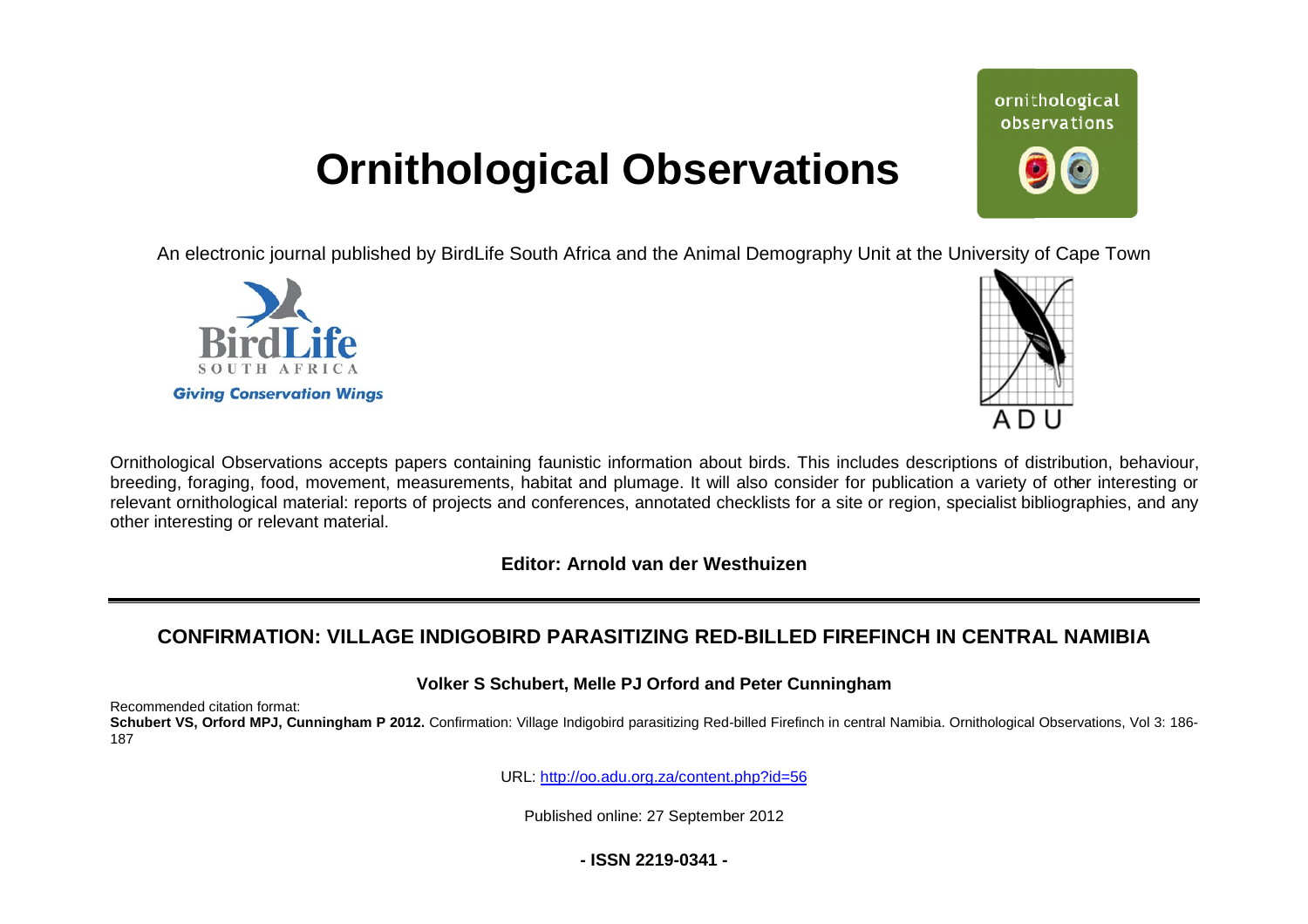#### **CONFIRMATION: VILLAGE INDIGOBIRD PARASITIZING RED-BILLED FIREFINCH IN CENTRAL NAMIBIA**

*Volker S Schubert<sup>1</sup>, Melle PJ Orford<sup>1</sup> and Peter Cunningham<sup>2\*</sup>* 

1 PO Box 5228, Windhoek, Namibia  $2$ Environment and Wildlife Consulting Namibia, PO Box 90717, Windhoek, Namibia

\* Corresponding author: *[pckkwrc@yahoo.co.uk](mailto:pckkwrc@yahoo.co.uk)*

Red-billed Firefinch *Lagonosticta senegala* have been observed in Windhoek, central Namibia, since 1995 (Brown 1997) with juveniles being captured serendipitously in mist nets since 2009 (Cunningham and Thomson 2011). Confirmation of nests, however, has only been documented since 2010 (Cunningham and Thomson 2011). Initially it was thought to be a population established from escapees (Brown 1997; Cunningham and Cunningham 2009; Thomson 2009). The confirmed sighting of Village Indigobird *Vidua chalybeata okavangoensis* during 2009 (N Thomson pers. comm.) probably indicates natural colonisation by both species of central Namibia. The Village Indigobird is a species primarily known to parasitize nests of Red-billed Firefinch (Tarboton 2001). The closest other confirmed sightings were from the Okavango Delta approximately 600 km northeast of Windhoek. However, no records of Village Indigobird actually parasitizing Red-billed Firefinch have previous previously been confirmed.

On 2 June 2012 a Village Indigobird juvenile (confirmed as *Vidua chalybeata okavangoensis*) was observed together with 3 juvenile Red-billed Firefinch in a Windhoek garden. The observed chick had the typical swollen white tubercles with blue base at each side of the gape; grey bill; pinkish legs and feet. It was generally similar in size the typical swollen white tubercles with blue base at each side of the<br>gape; grey bill; pinkish legs and feet. It was generally similar in size<br>and colouration (slightly darker) to the Red-billed Firefinch chicks. It lacked the typical reddish-brown base at the tail (Fig 1 and 2).



Fig 1 - Village Indigobird chick lacking the reddish-brown base at the tail typical of Red-billed Firefinch chicks.

Although there are advantages to Village Indigobird chick mimicry to their hosts, this is not essential for survival (Payne et al. 2001).

The juvenile birds usually perched together in a row, 1 1 m above the ground in lower branches of trees and bushes. Parents fed juveniles